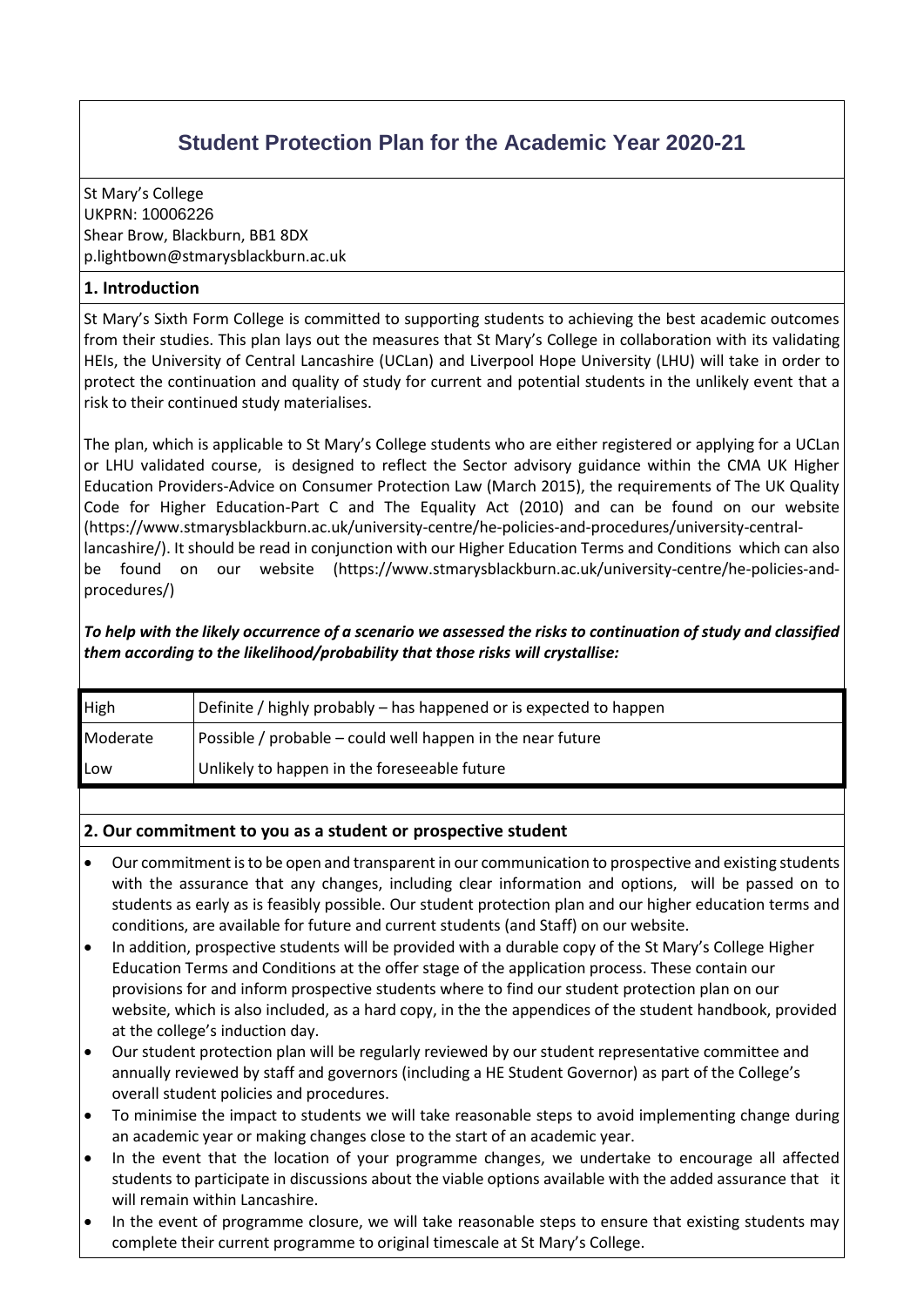- We have agreements and processes in place, overseen by the validating body, to allow the student body to transfer to specific alternate providers.
- Regular updates of any impending changes will be given to all affected students via the most expedient communication methods and a named College contact will be assigned.
- We undertake to update our website and presence on UCAS and other listing services, within 3 College working days of a decision or notification of significant change, including all scenarios outlined below and closure to new applications upon a decision to close a programme.
- Where changes are such to render it impossible for prospective students to study on their intended programme and/or with the intended financial support, we will endeavour to offer eligible applicants a place on an alternate programme, or assist existing St Mary's College offer holders in securing a place elsewhere. This includes all scenarios outlined below.
- If the need for a student complaint arises guidance on how to make a complaint and/or gain independent advice is clearly stipulated in our complaint procedure available on our website [\(https://www.stmarysblackburn.ac.uk/university-centre/he-policies-and-procedures\)](https://www.stmarysblackburn.ac.uk/university-centre/he-policies-and-procedures). Additionally guidance on such a procedure can be sought from the College's Higher Education Advisor assigned to all students at enquiry stage.

| <b>Risk</b> | Updating of programme content, regulations and policies                                                                                                                                                                                                                                                                                                                                                                                                                                                                                                                                                                                                                                                                                                                                                                                                                                                                                                                                                                                                                                                                                                                                                                                                                                                                                                                                                       |
|-------------|---------------------------------------------------------------------------------------------------------------------------------------------------------------------------------------------------------------------------------------------------------------------------------------------------------------------------------------------------------------------------------------------------------------------------------------------------------------------------------------------------------------------------------------------------------------------------------------------------------------------------------------------------------------------------------------------------------------------------------------------------------------------------------------------------------------------------------------------------------------------------------------------------------------------------------------------------------------------------------------------------------------------------------------------------------------------------------------------------------------------------------------------------------------------------------------------------------------------------------------------------------------------------------------------------------------------------------------------------------------------------------------------------------------|
| Likelihood  | Low                                                                                                                                                                                                                                                                                                                                                                                                                                                                                                                                                                                                                                                                                                                                                                                                                                                                                                                                                                                                                                                                                                                                                                                                                                                                                                                                                                                                           |
|             | An ongoing commitment to quality assurance and enhancement at St Mary's College and its<br>validating HEIs, UCLan and LHU means that, from time to time, programme content, regulations<br>and policies will be updated. Where updates to content are made, for example substitution of<br>modules, changes to module content or assessment activities, the College has to follow the HEI's<br>processes for course change, which mean that any major changes are unlikely to obtain approval<br>for in year course content. We have appropriate plans in place to communicate and obtain<br>student agreement in the unlikely event of this occurring, which includes formal discussion with<br>student representatives and the student body.<br>To enable an effective local assessment of risk to students and as changes to regulations may be<br>prompted by the validating HEI, the College has a procedure where these changes have to be<br>considered at Senior Management level before implementation. In addition, any revision of<br>regulations will only apply to students first enrolling after approval of those revisions is sought. It<br>is therefore useful to highlight that different regulations may apply to different cohorts on a<br>programme and will be documented in the Programme Handbook and the College website (dated<br>by the first year of enrolment), for that cohort. |
|             | New or revised polices shall apply to all students from the start of the academic term following<br>approval by College's Senior Management Team, with a proviso that for the remainder of the then<br>current academic year, no student may be treated disadvantageously in comparison with the<br>previous policy.                                                                                                                                                                                                                                                                                                                                                                                                                                                                                                                                                                                                                                                                                                                                                                                                                                                                                                                                                                                                                                                                                          |
| <b>Risk</b> | <b>Closure of an individual programme</b>                                                                                                                                                                                                                                                                                                                                                                                                                                                                                                                                                                                                                                                                                                                                                                                                                                                                                                                                                                                                                                                                                                                                                                                                                                                                                                                                                                     |
| Likelihood  | Moderate                                                                                                                                                                                                                                                                                                                                                                                                                                                                                                                                                                                                                                                                                                                                                                                                                                                                                                                                                                                                                                                                                                                                                                                                                                                                                                                                                                                                      |
|             | The College may make a strategic decision to close a programme because insufficient enrolments<br>render it non-viable from an academic, student experience or resourcing perspective; or because                                                                                                                                                                                                                                                                                                                                                                                                                                                                                                                                                                                                                                                                                                                                                                                                                                                                                                                                                                                                                                                                                                                                                                                                             |

## **3. Measures we will take in specific situations**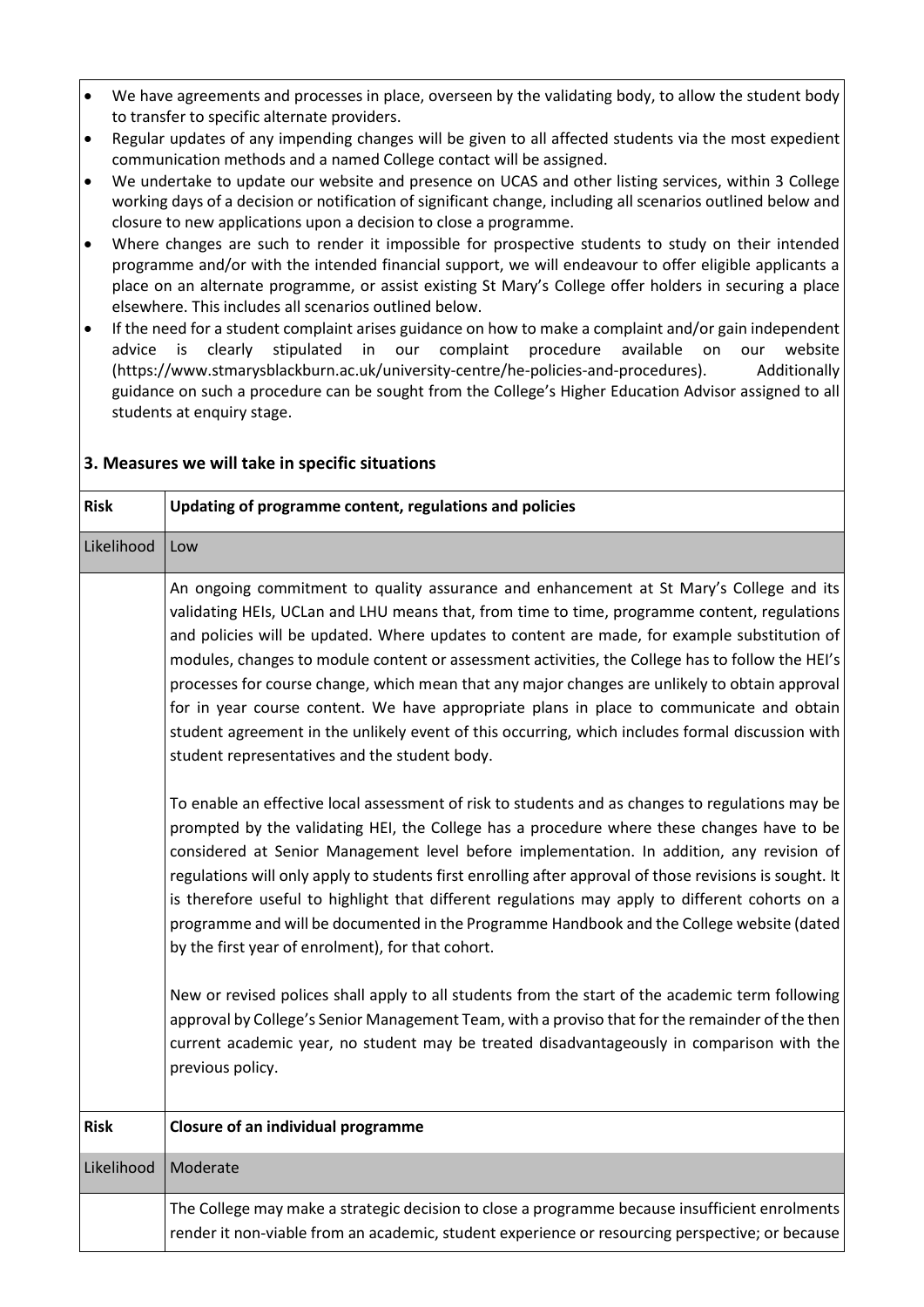|             | it has been superseded in the College portfolio; or no longer aligns with the College's mission. In<br>such cases and where possible, St Mary's College, UCLan and LHU will endeavour to ensure that<br>each current student may have the opportunity to complete the course which they are enrolled<br>on at the date of termination or provide, in discussion with the student, a suitable alternative<br>based at the College.<br>Where it is not possible for students to complete the course at the College, UCLan, as the                                                                                       |
|-------------|-----------------------------------------------------------------------------------------------------------------------------------------------------------------------------------------------------------------------------------------------------------------------------------------------------------------------------------------------------------------------------------------------------------------------------------------------------------------------------------------------------------------------------------------------------------------------------------------------------------------------|
|             | validating HEI, would work with both the College and the affected students on a suitable transfer,<br>either to another suitable site based at another partner college or onto an alternative course that<br>is offered directly by the University.                                                                                                                                                                                                                                                                                                                                                                   |
| <b>Risk</b> | Loss or damage to our university validation partnerships                                                                                                                                                                                                                                                                                                                                                                                                                                                                                                                                                              |
| Likelihood  | Low                                                                                                                                                                                                                                                                                                                                                                                                                                                                                                                                                                                                                   |
|             | St Mary's College, UCLan and LHU have successfully worked in partnership for over 15 years, and<br>will use all reasonable endeavours to protect the interests of students enrolled on courses<br>approved. However, if an issue transpires within the partnership, St Mary's College and both HEIs<br>will each use reasonable endeavours to ensure that all current student have the opportunity to<br>complete the course which they are enrolled on at the date of termination, and shall co-operate<br>so far as may be practical with the intention of achieving such completion of courses by the<br>students. |
|             | Where it is not possible for students to complete the course St Mary's College would again work<br>with the validating HEIs, to transfer the students onto an alternative course that it provides,<br>whether alone or in collaboration with any third party, and the College shall comply with all<br>reasonable requests to facilitate the transfer.                                                                                                                                                                                                                                                                |
| <b>Risk</b> | The College is no longer able to deliver material components of one or more courses,<br>particularly if there are areas of particular vulnerability, such as single person dependencies for<br>teaching                                                                                                                                                                                                                                                                                                                                                                                                               |
| Likelihood  | Low                                                                                                                                                                                                                                                                                                                                                                                                                                                                                                                                                                                                                   |
|             | In certain circumstances the College may need to replace staff as a matter of urgency, as such the<br>nature of the teaching team would facilitate the flexibility of allowing students to complete all<br>work that is necessary with the remaining staff based in the College at minimal impact for<br>students.                                                                                                                                                                                                                                                                                                    |
|             | In the event that the College needs to replace staff externally the College's Human Resources<br>Manager keeps a database of temporary staff which is updated on a regular basis and has firm<br>links with a specialist Supply Staff agency                                                                                                                                                                                                                                                                                                                                                                          |
|             | Where the pursuance of a replacement member of staff is deemed unrealistic then the College<br>would be prepared to discuss viable options with individual students and endeavour to<br>accommodate the completion of all outstanding work via a route suitable to the students.                                                                                                                                                                                                                                                                                                                                      |
| <b>Risk</b> | The College is no longer able to deliver one or more modes of study to its students, particularly<br>if it is considering withdrawing a mode of study (Full-time/Part-time).                                                                                                                                                                                                                                                                                                                                                                                                                                          |
| Likelihood  | Low                                                                                                                                                                                                                                                                                                                                                                                                                                                                                                                                                                                                                   |
|             | In the event of a mode of study being withdrawn by either the College or HEIs both parties will<br>comply with the CMA Consumer Protection Law and make these amendments by the 31 <sup>st</sup> of May<br>prior to the next application cycle. The college will endeavour to facilitate a 'teach out' for any<br>current registered students.                                                                                                                                                                                                                                                                        |